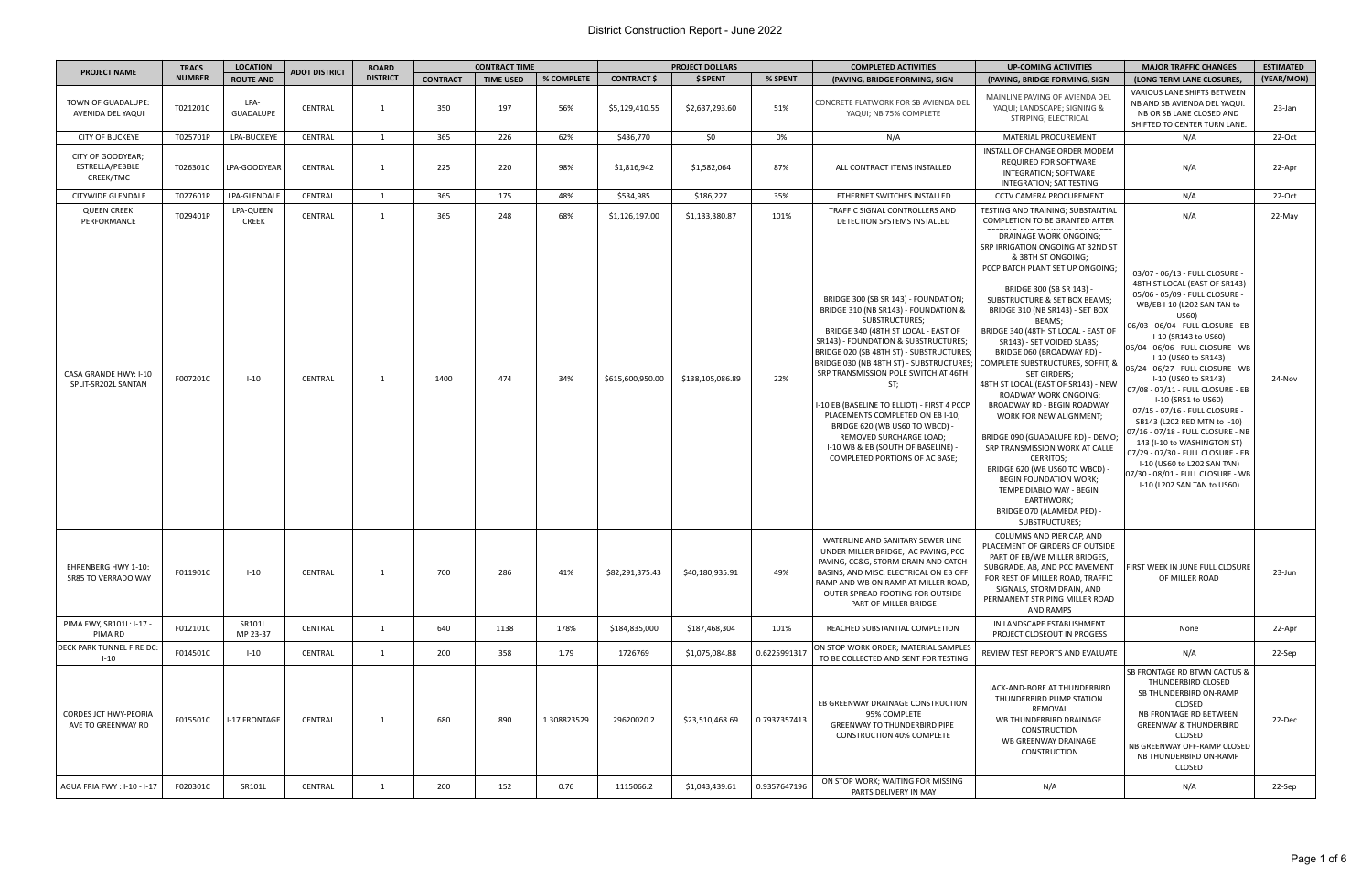| <b>PROJECT NAME</b>                                          | <b>LOCATION</b><br><b>CONTRACT TIME</b><br><b>BOARD</b><br><b>TRACS</b><br>ADOT DISTRICT |                       |                | <b>PROJECT DOLLARS</b>  |                 | <b>COMPLETED ACTIVITIES</b> | <b>UP-COMING ACTIVITIES</b> | <b>MAJOR TRAFFIC CHANGES</b> | <b>ESTIMATED</b> |               |                                                                                                                                                   |                                                                                                                                   |                                                                                                                                               |            |
|--------------------------------------------------------------|------------------------------------------------------------------------------------------|-----------------------|----------------|-------------------------|-----------------|-----------------------------|-----------------------------|------------------------------|------------------|---------------|---------------------------------------------------------------------------------------------------------------------------------------------------|-----------------------------------------------------------------------------------------------------------------------------------|-----------------------------------------------------------------------------------------------------------------------------------------------|------------|
|                                                              | <b>NUMBER</b>                                                                            | <b>ROUTE AND</b>      |                | <b>DISTRICT</b>         | <b>CONTRACT</b> | <b>TIME USED</b>            | % COMPLETE                  | <b>CONTRACT \$</b>           | \$ SPENT         | % SPENT       | (PAVING, BRIDGE FORMING, SIGN                                                                                                                     | (PAVING, BRIDGE FORMING, SIGN                                                                                                     | (LONG TERM LANE CLOSURES,                                                                                                                     | (YEAR/MON) |
| SR347 AND OLD MARICOPA<br>RD.                                | F020801C                                                                                 | SR347                 | CENTRAL        | $\overline{1}$          | 365             | 365                         | -1                          | 1131979.9                    | \$355,342.50     | 0.313912376   | INITAIL EARTHWORK COMPLETED; TRAFFIC<br>SIGNAL INSTALLATION COMPLETE; OBLIT<br>EXISTING LEAD BASED STRIPING                                       | MILL EXISTING SHOULDER; BACKFILL AB<br>UNDER NEW PAVEMENT; PAVE<br>SHOULDER AND ACCELERATION LANE                                 | DAILY RIGHT LANE CLOSURE<br>(REOPEN 3PM TO 8PM) DURING<br>MILLING/PAVING; DAILY<br><b>SHOULDER CLOSURE</b>                                    | 22-Jun     |
| <b>EHRENBERG HWY 1-10:</b><br>AVONDALE - I-17                | F023301C                                                                                 | $I-10$                | <b>CENTRAL</b> |                         | 250             | 226                         | 0.904                       | 12478792.6                   | \$10,972,465.61  | 0.8792890436  | DIAMOND GRINDING IS COMPLETE<br>STRIPING B BETWEEN L101 AND AVONDALE<br><b>BLVD</b><br>STRIPING EB BETWEEN L101 AND 75TH AVE                      | STRIPING THE REST OF THE CORRIDOR                                                                                                 | <b>NA</b>                                                                                                                                     | 23-Jun     |
| SUPERSTITION FWY- US60<br>AT GILBERT                         | F025101C                                                                                 | <b>US60</b>           | <b>CENTRAL</b> | -1                      | 170             | 299                         | 1.758823529                 | 1742678                      | \$168,654.36     | 0.09677884268 | ENGINE/PUMP 1 TEST COMPLETE;<br>ELECTRICAL AND PROPANE INSTALL<br>COMPLETE UP TO LAST CONNECTIONS<br>REQUIRED AT NEW ENGINES                      | FINAL DOCUMENT REVIEW OF<br>ENGINE/PUMP 1; BEGIN ENGINE/PUMP<br>2 REMOVAL                                                         | N/A                                                                                                                                           | 22-Jul     |
| PHOENIX-CORDE JCT HWY<br>ANTHEM WAY - VAN BUREN<br><b>ST</b> | F044201C                                                                                 | $1 - 17$              | <b>CENTRAL</b> |                         | 370             | 110                         | 0.2972972973                | 4175450.45                   | \$695,929.07     | 0.166671615   | PULL BOX INSTALLS; CONDUIT AND PULL<br>BOX REPAIR WORK; INVENTORY OF EXISTING<br><b>CONDITIONS</b>                                                | CONTINUED PULL BOX INSTALLS;<br>MICRODUCT INSTALL; FOCUS IS ON<br>SECTION FROM LOOP 101 TO ANTHEM<br>WAY FOR SECTION 2 CONNECTION | RIGHT LANE CLOSURE ON<br>FRONTAGE ROAD AT PINNACLE<br>PEAK                                                                                    | 23-May     |
| SANTAN FWY: LINDSAY RD<br>TRAFFIC INTERCHANGE                | H887301C                                                                                 | <b>SR 202L</b>        | CENTRAL        | 1                       | 380             | 478                         | 1.257894737                 | 21668971.4                   | \$19,790,898.83  | 0.9133289469  | <b>BUILDING RW3</b><br>COMPLETE PCCP ON RAMP D                                                                                                    | FINISHING RW1<br><b>BACKFILL RW1</b>                                                                                              | NA                                                                                                                                            | 22-Aug     |
| GATEWAY FREEWAY (SR 24)<br>ELLSWORTH RD<br>IRONWOOD RD       | H891501C                                                                                 | SR <sub>24</sub>      | CENTRAL        |                         | 630             | 512                         | 0.8126984127                | 76999508.95                  | \$69,009,049.33  | 0.8962271354  | PCCP COMPLETED                                                                                                                                    | DRAINAGE CHANNEL LINING, AB6, O/M<br>ROAD, CURB & GUTTER, SIGNAGE,<br>STRUCTURES/MSE WALL PAINTING                                | TRAFFIC OPENED ON SR 24 TO<br>WILLIAMS FIELD, NO TRAFFIC<br>ALLOWED TO THE EAST OF<br>WILLIAMS FIELD.                                         | 22-Aug     |
| SR-77 CALLE CONCORDIA TO<br><b>TANGERINE ROAD</b>            | F028301C                                                                                 | SR77                  | SOUTHCENTRAL   | $\overline{2}$          | 185             | 58                          | 31%                         | \$11,770,000.00              | \$842,777.00     | 7%            | WORKING ON CURB, GUTTER, SIDEWALK,<br>ADA RAMPS, BUS PULLOUTS.                                                                                    | PAVING                                                                                                                            | SHOULDER CLOSURES DURING THE<br>DAY, LANE CLOSURES AT NIGHT.                                                                                  | 22-Aug     |
| <b>HELMET PEAK TI AND I-19</b><br>DUVAL TO PIMA MINE         | F013801C -<br>F017401C                                                                   | $1 - 19$              | SOUTHCENTRAL   | $\overline{2}$          | 600             | 518                         | 86%                         | \$13,121,110.00              | \$945,813.00     | 7%            | WEST BOUND BRIDGE DECK POURED                                                                                                                     | ACFC - FINISH BARRIER WALL AND START<br>EASTBOUND - START DEMO EAST<br><b>BOUND DECK</b>                                          | DETOUR FOR BRIDGE FALSEWORK                                                                                                                   | 22-Jul     |
| I-19 AJO TO PIMA MINE                                        | F021101C<br>F039901C                                                                     | $1 - 19$              | SOUTHCENTRAL   | 2                       | 235             | 17                          | 7%                          | \$9,552,118.00               | \$240,000.00     | 3%            | MOBILIZING                                                                                                                                        |                                                                                                                                   | <b>NIGHT CLOSURES</b>                                                                                                                         |            |
| SR87 KINNEY RD TO I-19                                       | F040001C                                                                                 | SR 86                 | SOUTHCENTRAL   | $\overline{2}$          | 75              | $\overline{0}$              | 0%                          | \$2,538,645.00               | \$0.00           | 0%            | <b>MOBILIZING</b>                                                                                                                                 |                                                                                                                                   | <b>NIGHT CLOSURES</b>                                                                                                                         |            |
| JCT I-10 - RIVER ROAD                                        | F024801C                                                                                 | SR 77<br><b>MP68</b>  | SOUTHCENTRAL   | $\overline{2}$          | 750             | 413                         | 55%                         | \$9,343,161.00               | \$7,199,662.21   | 77%           | <b>GUARDRAIL AND UTILITIES</b>                                                                                                                    | BORES FOR UNDERGROUND CONDUIT<br>AND DRIVEWAY PAVEMENT                                                                            | SHOULDER CLOSURES, LANE<br><b>CLOSURES FOR PAVING</b>                                                                                         | 22-Oct     |
| RIVER ROAD - CALLE<br>CONCORDIA                              | H891901C                                                                                 | SR 77<br>MP 89        | SOUTHCENTRAL   | $\overline{2}$          | 750             | 413                         | 55%                         | \$25,029,832.00              | \$8,647,530.92   | 35%           | SIDEWALK AND CURB AND GUTTER<br><b>CONTINUOUS WORK</b>                                                                                            | <b>WORKING ON SCUPPERS, EARTH WORK</b><br>DRIVEWAYS AND SIDEWALK                                                                  | NIGHTLY SHOULDER AND LANE<br><b>CLOSURES</b>                                                                                                  | 22-Oct     |
| I-10 BENSON BYPASS                                           | F020501C                                                                                 | $1-10,$               | SOUTHCENTRAL   | $\overline{2}$          | 270             | 220                         | 81%                         | \$7,332,096.00               | \$8,412,305.00   | 115%          | STRIPING                                                                                                                                          | <b>BRIDGE JOINT REPAIRS</b>                                                                                                       | INTERMITTENT LANE CLOSURES ON<br><b>I-10 BOTH DIRECTIONS</b>                                                                                  | 21-Oct     |
| <b>I-10 HOUGHTON ROAD</b>                                    | H888701C                                                                                 | $I-10$                | SOUTHCENTRAL   | $\overline{2}$          | 450             | 414                         | 92%                         | \$23,427,902.00              | \$23,304,861.00  | 99%           | ALL RAMPS ARE COMPLETE<br>BRIDGE HAS BEEN COMPLETED<br>NEW RAMPS ARE COMPLETE                                                                     | <b>GUARDRAIL REPAIR/CLOSEOUT</b>                                                                                                  | NA                                                                                                                                            | 22-May     |
| <b>B-10 SAN PEDRO RIVER</b><br><b>BRIDGE</b>                 | H845101C                                                                                 | $I-10B$               | SOUTHCENTRAL   | $\overline{2}$          | 315             | 165                         | 52%                         | \$6,134,883.00               | \$3,586,424.00   | 58%           | PIERS AND PIER CAPS COMPLETE                                                                                                                      | <b>SET GIRDERS</b>                                                                                                                | <b>CLOSURE 10B AT THE BRIDGE</b>                                                                                                              | 22-Aug     |
| <b>RUBY ROAD TI</b>                                          | F010101C                                                                                 | $1 - 19$              | SOUTHCENTRAL   | 2                       | 220             | 180                         | 82%                         | \$2.478.812.00               | \$2,361,174.93   | 95%           | BARRIER HAS BEEN POURED.<br>DECK HAS BEEN POURED<br>DECK HAS BEEN REMOVED                                                                         | <b>BRIDGE PAINTING</b>                                                                                                            | INTERMITTENT LANE CLOSURES ON<br><b>I-10 BOTH DIRECTIONS</b><br>TRAFFIC WILL BE DETOURED ON<br>AND OFF THE FREEWAY                            | 22-May     |
| POTRERO CANYON BRIDGE<br>& COUNTRY CLUB BRIDGE               | F024401C                                                                                 | $B-19$                | SOUTHCENTRAL   | $\overline{\mathbf{3}}$ | 199             | 169                         | 85%                         | \$708,429.00                 | \$404,052.00     | 57%           | BRIDGE 1 AND 2 SCOUR FLOORS COMPLETE                                                                                                              | <b>BRIDGE 3 SCOUR FLOOR</b>                                                                                                       | NONE, WORK IS BELOW THE<br>ROADWAY.                                                                                                           | 22-Apr     |
| SR 189, INTERNATIONAL<br>BORDER TO GRAND AVE                 | H804501C                                                                                 | SR-189, I-19          | SOUTHCENTRAL   | $\overline{3}$          | 759             | 723                         | 95%                         | \$83,816,113.73              | \$82,232,759.00  | 98%           | ALL ELEMENTS ARE COMPLETE WITH THE<br>EXCEPTION OF PUNCH LIST WORK, TRAFFIC<br>SIGNALS, ITS, AND SOME FINAL STRIPING.<br>FLY OVER RAMPS NOW OPEN. | ITS WORK IN PROGRESS, SIGNAL AND<br>LIGHTING, FINAL STRIPING, PUNCH LIST<br>WORK.                                                 | SOME LANE CLOSURES EXIST<br>DURING ALLOWABLE TIMES, BUT<br>TRAFFIC IS IN THE FINAL<br>CONFIGURATION. FLY OVER<br><b>BRIDGES ARE NOW OPEN.</b> | 22-Mar     |
| SR87 DRAINAGE REPAIR                                         | F044801C                                                                                 | SR87 MP 229           | NORTHCENTRAL   | $\overline{4}$          | 35              | $\overline{0}$              | 0%                          | \$768,937.00                 | \$23,241.00      | 3%            | PARTNERING/PRECON                                                                                                                                 | <b>CLEARING AND GRUBBING, NOXIOUS</b><br>WEED REMOVAL, EARTHWORK                                                                  | RT LANE CLOSURES                                                                                                                              | 22-Aug     |
| SR 260 PAVEMENT LIFE EXT                                     | F040501C                                                                                 | SR 260 MP 272-<br>282 | NORTHCENTRAL   | $\overline{4}$          | 105             | - 8                         | 8%                          | \$3,880,943.00               | \$71,750.00      | 2%            | PARTNERING/PRECON                                                                                                                                 | 409 AC AND ACFC                                                                                                                   | DAILY LANE CLOSURES                                                                                                                           | 22-Oct     |
| SWIFT TRAIL (SR 366)<br><b>EMERGENCY FLOOD</b><br>REPAIRS    | F019101X                                                                                 | SR 366 MP 118-<br>140 | SOUTHEAST      | $\overline{4}$          | 436             | 226                         | 52%                         | \$6,262,718.00               | \$4,551,827.00   | 73%           | DRAINAGE IMPROVEMENTS                                                                                                                             | CHIP SEAL - TO BEGIN JULY 18                                                                                                      | PILOT CAR DURING CHIPSEAL.                                                                                                                    | 22-Sep     |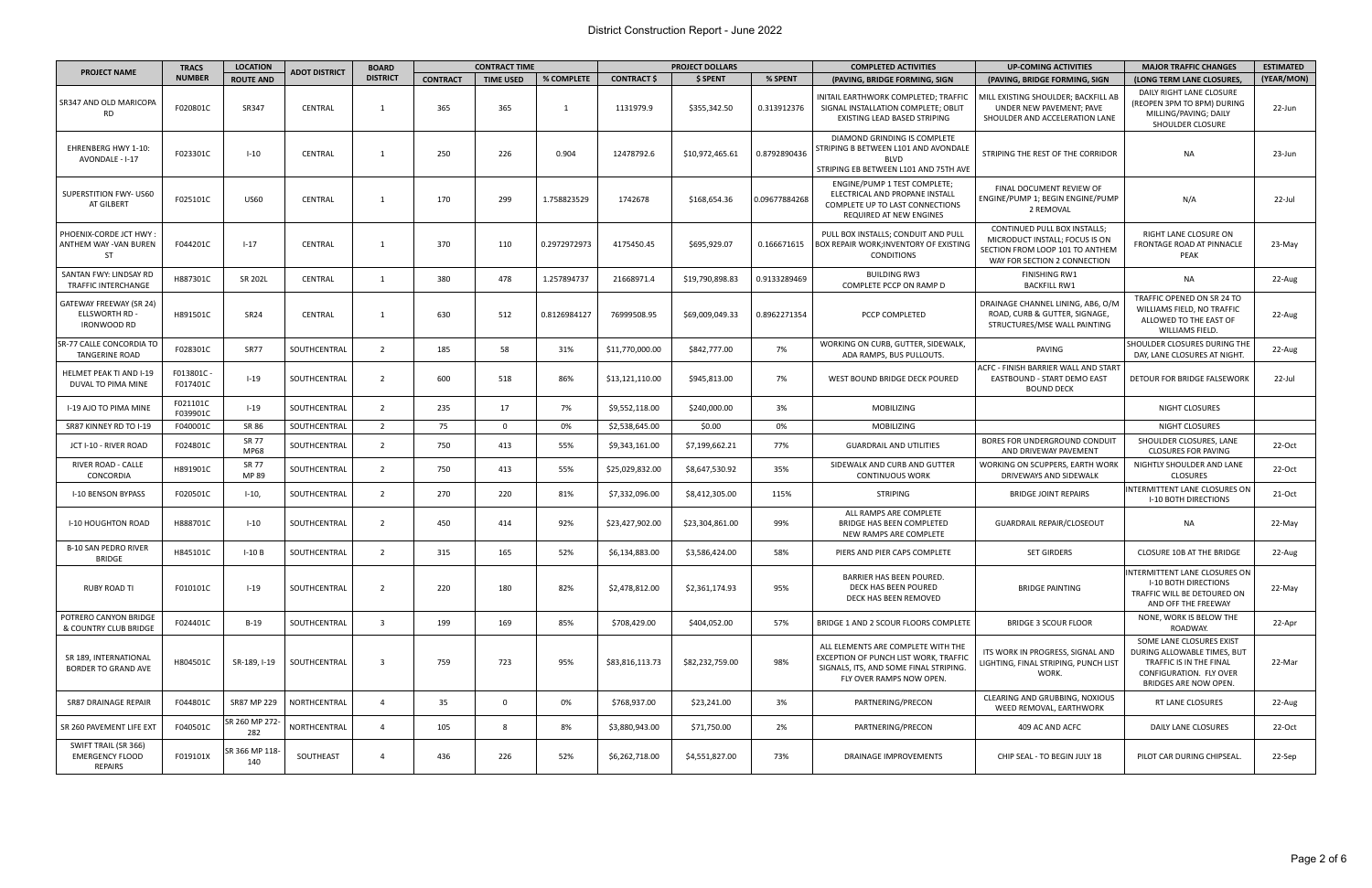## District Construction Report - June 2022

|                                                                                               | <b>TRACS</b>  | <b>LOCATION</b>                    |                                | <b>BOARD</b>    |                 | <b>CONTRACT TIME</b> |            | <b>PROJECT DOLLARS</b> |                 |         | <b>COMPLETED ACTIVITIES</b>                                                                        | <b>UP-COMING ACTIVITIES</b>                                                                                                                                | <b>MAJOR TRAFFIC CHANGES</b>                                                          | <b>ESTIMATED</b> |
|-----------------------------------------------------------------------------------------------|---------------|------------------------------------|--------------------------------|-----------------|-----------------|----------------------|------------|------------------------|-----------------|---------|----------------------------------------------------------------------------------------------------|------------------------------------------------------------------------------------------------------------------------------------------------------------|---------------------------------------------------------------------------------------|------------------|
| <b>PROJECT NAME</b>                                                                           | <b>NUMBER</b> | <b>ROUTE AND</b>                   | ADOT DISTRICT                  | <b>DISTRICT</b> | <b>CONTRACT</b> | <b>TIME USED</b>     | % COMPLETE | <b>CONTRACT \$</b>     | \$ SPENT        | % SPENT | (PAVING, BRIDGE FORMING, SIGN                                                                      | (PAVING, BRIDGE FORMING, SIGN                                                                                                                              | (LONG TERM LANE CLOSURES,                                                             | (YEAR/MON)       |
| 20TH AVE: G C RD TO R ST<br>(WIDENING)                                                        | SS98801C      | <b>CITY OF</b><br>SAFFORD          | SOUTHEAST                      | $\Delta$        | 340             | 228                  | 67%        | \$4,406,874.00         | \$1,816,861.00  | 41%     | IRRIGATION PIPE, CTB ON EAST SIDE NB,<br>CATCH BASINS, FIRE HYDRANTS EAST SIDE                     | PROJECT HAS BEEN DELAYED DUE TO<br>CEMENT SHORTAGE. CURB, SIDEWALK<br>DRIVEWAYS, AND PAVING EAST SIDE NB<br>WATER LINE, STORM DRAIN WEST SIDE<br><b>SB</b> | OPEN TO TRAFFIC                                                                       | 22-Nov           |
| PINTO CREEK BRIDGE #351                                                                       | H824301C      | US 60, MP238                       | SOUTHEAST                      | $\overline{4}$  | 650             | 644                  | 99%        | \$22,751,059.00        | \$25,290,491.00 | 111%    | AC SPOT MILL/FILL, ACFC, STRIPING                                                                  | PROJECT COMPLETE. SUBSTANTIAL<br>COMPLETION ISSUED ON 5-27-2022                                                                                            | OPEN TO TRAFFIC                                                                       | 22-May           |
| <b>CITY OF ELOY - JIMMIE KERR</b><br><b>BLVD RUMBLE STRIPS &amp;</b><br><b>WARNING LIGHTS</b> | T016801C      | <b>JIMMIE KERR</b><br><b>BLVD</b>  | SOUTHCENTRAL                   | $\overline{4}$  | 180             | 154                  | 86%        | \$288,239.00           | \$270,478.23    | 94%     | ALL WORK IS COMPLETED                                                                              | N/A                                                                                                                                                        | N/A                                                                                   | 22-Jun           |
| SMITH ROAD: SR-84 TO<br>KORTSEN ROAD, KORTSEN<br>ROAD: SR-347 TO SMITH<br>ROAD                | T018401C      | LOCAL                              | SOUTHCENTRAL                   | $\overline{4}$  | 260             | 192                  | 74%        | \$2,370,770.00         | \$895,726.00    | 38%     | DIRT WORK COMPLETE. DRAINAGE WORK<br>COMPLETE.                                                     | PAVING                                                                                                                                                     | DAILY LANE CLOSURES, LOW<br><b>VOLUME RURAL ROAD</b>                                  | 22-Apr           |
| GILA RIVER BRIDGE STR 501<br><b>SR79</b>                                                      | F010201C      | SR79                               | SOUTHCENTRAL                   | $\overline{4}$  | 485             | 93                   | 19%        | \$22,147,900.00        | \$566,470.00    | 3%      | ACCESS ROADS, DRILL SHAFTS, COLUMNS                                                                | CONTINUE ON DRILLED SHAFTS AND<br><b>COLUMNS</b>                                                                                                           | N/A                                                                                   | 22-May           |
| <b>SR87-SR79B</b>                                                                             | F04301C       | SR87-79B                           | SOUTHCENTRAL                   | $\overline{4}$  | 75              | 16                   | 21%        | \$1,048,975            | \$39,929        | 4%      | SURVEY AND STRIPING PLAN                                                                           | MILLING AND PAVING                                                                                                                                         | 2 MILE LANE NIGHT LANE<br><b>RESTRICTIONS</b>                                         | 22-Jun           |
| I-40 / I-17 - WALNUT<br>CANYON RD.                                                            | F018501C      | I-40 / MP 195                      | NORTHCENTRAL                   | - 5             | 340             | 183                  | 54%        | \$16,434,861           | \$11,398,772    | 69%     | SHOULDER PAVING, PASSING LANE DEEP<br>REPAIRS MP 195-MP200, TRAVEL LANE DEEP<br>REPAIRS MP 195-201 | RAMP PAVING AND BRIDGE REPAIR,<br><b>MAINLINE PAVING</b>                                                                                                   | ON AND OFF RAMP OVERNIGHT<br><b>CLOSURES.</b><br>MAINLINE SINGLE LANE CLOSURES        | 22-Sep           |
| SR 89A & SR 179<br>ROUNDABOUT PAVING                                                          | F020601C      | SR 89A & SR<br>179                 | NORTHCENTRAL                   | 5 <sup>5</sup>  | 50              | 45                   | 90%        | \$655,860              | \$670,134       | 102%    | ALL PAVING; CONCRETE WORK; TRAFFIC<br>PAINT                                                        | <b>COMPLETE</b>                                                                                                                                            | NIGHT TIME LANE RESTRICTIONS.                                                         | 22-Dec           |
| I-17 FIBER ITS<br><b>INFRASTRUCTURE</b>                                                       | F042001C      | I-17/MP 340<br>297                 | NORTHCENTRAL                   | -5              | 273             | 250                  | 92%        | \$7,998,373            | \$7,460,776     | 93%     | ALL TRENCHING, PULL BOX, AND FIBER<br>INSTALLATION.                                                | NODE BUILDING INSTALLATION. FIBER<br>SPLICES (WAITING ON MATERIALS)                                                                                        | RIGHT LANE AND SHOULDER<br><b>CLOSURES</b>                                            | 22-Jun           |
| A-1 MOUNTAIN BRIDGE<br>REPLACEMENT                                                            | F010701C      | I-40/MP 190                        | NORTHCENTRAL                   | -5              | 100             | 57                   | 57%        | \$4,903,603            | \$4,708,129     | 96%     | RAMP REHABILITATION, BRIDGE<br>REPLACEMENT                                                         | ACFC PAVING AND FINAL STRIPING                                                                                                                             | SINGLE LANE CLOSURES ON I-40<br>AND/OR A-1 MTN ROAD                                   | 22-Oct           |
| SR 99/ CANYON DIABLO<br><b>BRIDGE</b>                                                         | F027701C      | SR 99/71                           | NORTHCENTRAL                   | - 5             | 45              | 32                   | 71%        | \$744,632              | \$486,249       | 65%     | SCOUR; GUARDRAIL; PAVING; CHIPSEAL                                                                 | SEEDING; FINAL STRIPE                                                                                                                                      | LANE RESTRICTIONS - SINGLE LANE<br><b>CLOSURES NB &amp; SB</b>                        | 22-Jun           |
| PUMP HOUSE WASH BRIDGE                                                                        | H877801C      |                                    | SR89A/MP 387   NORTHCENTRAL    | -5              | 250             | 33                   | 13%        | \$4,199,113.85         | \$625,412.96    | 15%     | TRAFFIC CONTROL SETUP, PHASE I DECK<br><b>DEMOLITION</b>                                           | PHASE I DECKING, REBAR, AND<br><b>CONCRETE PLACEMENT</b>                                                                                                   | SR 89A SINGLE LANE RESTRICTIONS<br>BETWEEN MP 386-390 W/ TCB<br>AND TEMPORARY SIGNALS | 23-Jul           |
| OAK CREEK CANYON<br><b>DRAINAGE &amp; SEDIMENT</b><br><b>CONTROL</b>                          | H890701C      |                                    | SR89A/MP388   NORTHCENTRAL     | -5              | 250             | 33                   | 13%        | \$2,355,001            | \$804,967       | 34%     | <b>INSTALLED 30" CMP</b>                                                                           | INSTALL CATCH BASINS, RIP RAP GABION<br>MATTRESS, ROADSIDE BARRIER.                                                                                        | SR 89A LANE RESTRICTIONS<br>BETWEEN MP 386-390 - SINGLE<br>LANE CLOSURES              | $23$ -Jul        |
| SR 89A ROCKFALL<br><b>MITIGATION</b>                                                          | F015401C      | SR89A MP<br>375&389                | <b>NORTHCENTRAL</b>            | - 5             | 250             | 33                   | 13%        | \$4,556,996            | \$381,347       | 8%      | <b>NONE</b>                                                                                        | ANTICIPATE STARTING LATE SUMMER<br><b>EARLY FALL</b>                                                                                                       | SR 89A LANE RESTRICTIONS<br>BETWEEN MP 386-390 - SINGLE<br>LANE CLOSURES              | 23-Jul           |
| MILTON ROAD PAVEMENT<br>REHABILITATION                                                        | F029601C      |                                    | SR 89A to I-40B   NORTHCENTRAL | -5              | 150             | 49                   | 33%        | \$3,595,500            | \$1,764,613     | 49%     | SOME SIDEWALK AND DRIVEWAYS ABOUT<br>70%                                                           | CONCRETE (SIDEWALK, DRIVEWAYS,<br>AND CURB & GUTTER) IN PROGRESS.<br>PAVING IN PROGRESS.                                                                   | SR 89A NIGHT LANE RESTRICTIONS<br>- SINGLE LANE CLOSURES                              | 22-Jul           |
| <b>SB COUNTY LINE -</b><br><b>MCCONNELL BRIDGE</b>                                            | F020701C      | I-17 SB MP 311<br>to MP 340        | NORTHCENTRAL                   | -5              | 315             | 19                   | 6%         | \$34,954,000           | \$3,304,606     | 9%      | ADVANCED WARNING SIGNS, AGGREGATE<br>CRUSHING                                                      | GUARDRAIL, PCCP REPAIR, INSIDE<br>SHOULDER AND PASSING LANE MILL &<br>FILL                                                                                 | I-17 ONE LANE CLOSURE WITH TCB<br>WIDTH REDUCTIONS <14' AT<br>TIMES.                  | 24-Jun           |
| <b>B40, RIO DE FLAG BRIDGE</b>                                                                | H890501C      |                                    | B40, MP 196.08   NORTHCENTRAL  | 5               | 44500           | <b>FIXED END</b>     | #VALUE!    | \$4,942,893.52         | \$5,526,913.84  | 112%    | RIO DE FLAG BRIDGE REPLACEMENT,<br>ASSOCIATED PCCP AND AC PAVING, SOIL<br><b>NAIL WALL</b>         | CHANNEL BACKFILL AND LINING,<br>IRRIGATION AND SOD REPAIR, CLEANUP<br>AND DEMOBILIZATION                                                                   | <b>NONE ANTICIPATED</b>                                                               | 22-Jun           |
| I-40, WEST FLAG TI                                                                            | H877701C      |                                    | -40, MP 191.36   NORTHCENTRAL  | - 5             | 400             | 191                  | 48%        | \$6,489,937.90         | \$6,572,775.28  | 101%    | BRIDGE RECONSTRUCTION AND BASE<br>PAVING                                                           | IN WINTER SHUTDOWN - ACFC, BRIDGE<br>PAINTING, STRIPING, & SEEDING                                                                                         | SINGLE LANE CLOSURES JUNE/JULY<br>FOR PAVING AND FINAL STRIPING                       | 22-Jul           |
| S.OF PAGE TO UTAH STATE<br>LINE                                                               | F040401C      | SR 89, MP<br>545.78                | NORTHCENTRAL                   | 5               | 75              | $\overline{2}$       | 3%         | \$3,624,256.00         | \$0.00          | 0%      | <b>NONE</b>                                                                                        | TEST STRIP FOR AC PAVING 06/07/22<br>FOLLOWED BY AC PAVING<br><b>OPERATIONS/TEMP. STRIPE</b>                                                               | SOUTHBOUND 89 ONE<br>LANE/FLAGGER SETUP CLOSURES<br>IN SEGMENTS                       | 22-Sep           |
| <b>I-40 PAVEMENT LIFE EXT</b><br>2ND MESA - JOSEPH CITY                                       | F040801C      | I-40 MP 259<br>268                 | NORTHCENTRAL                   | $5^{\circ}$     | 100             | 28                   | 28%        | \$5,686,595            | \$155,000       | 3%      | SURVEY OF EXISTING STRIPE                                                                          | 409 MISC AC REPAIRS AND BONDED<br><b>WEARING COURSE</b>                                                                                                    | DAILY LANE CLOSURES                                                                   | 22-Sep           |
| CARRIZO WASH                                                                                  | F015001C      | <b>US191 MP</b><br>323.37 - 324.37 | NORTHEAST                      | - 5             | 158             | 147                  | 93%        | \$2,523,000.00         | \$2,348,000.00  | 93%     | PROJECT IS FINAL                                                                                   | NONE                                                                                                                                                       | NONE                                                                                  | 21-May           |
| POST OFFICE CANYON<br><b>BRIDGE</b>                                                           | F010901C      | SR73 MP 348.9                      | NORTHEAST                      | -5              | 210             | 157                  | 75%        | \$2,507,821.08         | \$2,375,976.00  | 95%     | PROJECT IS FINAL                                                                                   | <b>NONE</b>                                                                                                                                                | <b>NONE</b>                                                                           | 21-Oct           |
| US 60 MP 301                                                                                  | F035301C      | US 60 MP 301                       | NORTHEAST                      | 5               | 40              | 22                   | 55%        | \$703,760.00           | \$682,776.34    | 97%     | PROJECT IS FINAL                                                                                   | <b>NONE</b>                                                                                                                                                | <b>NONE</b>                                                                           | 22-Jan           |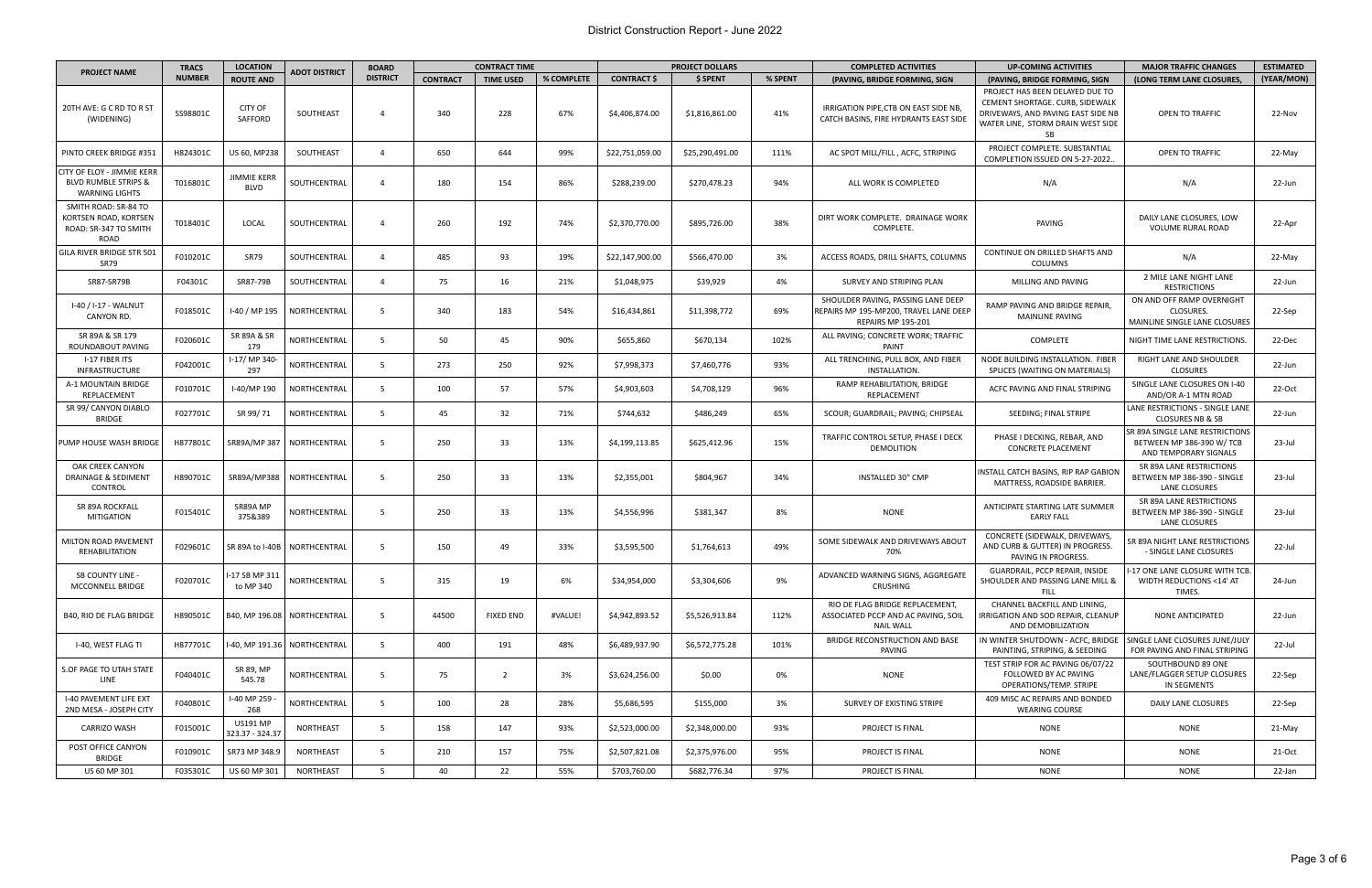| <b>PROJECT NAME</b>                                 | <b>TRACS</b>  | <b>LOCATION</b><br><b>CONTRACT TIME</b><br><b>BOARD</b><br><b>ADOT DISTRICT</b> |                  |                 |                 | <b>PROJECT DOLLARS</b>  |            | <b>COMPLETED ACTIVITIES</b> | <b>UP-COMING ACTIVITIES</b> | <b>MAJOR TRAFFIC CHANGES</b> | <b>ESTIMATED</b>                                                                                                                                                                       |                                                                                                                                                                                                                                                           |                                                                                                                                                                                                                               |               |
|-----------------------------------------------------|---------------|---------------------------------------------------------------------------------|------------------|-----------------|-----------------|-------------------------|------------|-----------------------------|-----------------------------|------------------------------|----------------------------------------------------------------------------------------------------------------------------------------------------------------------------------------|-----------------------------------------------------------------------------------------------------------------------------------------------------------------------------------------------------------------------------------------------------------|-------------------------------------------------------------------------------------------------------------------------------------------------------------------------------------------------------------------------------|---------------|
|                                                     | <b>NUMBER</b> | <b>ROUTE AND</b>                                                                |                  | <b>DISTRICT</b> | <b>CONTRACT</b> | <b>TIME USED</b>        | % COMPLETE | <b>CONTRACT \$</b>          | \$ SPENT                    | % SPENT                      | (PAVING, BRIDGE FORMING, SIGN                                                                                                                                                          | (PAVING, BRIDGE FORMING, SIGN                                                                                                                                                                                                                             | (LONG TERM LANE CLOSURES,                                                                                                                                                                                                     | (YEAR/MON)    |
| US60 - KNOTTINGHAM LN'                              | F020101C      | <b>SR260 MP</b><br>341.68 - 346.91                                              | NORTHEAST        | - 5             | 310             | 187                     | 60%        | \$16,584,000.00             | \$7,259,257.73              | 44%                          | REMOVAL AND REPLACEMENT OF<br>CONCRETE AT CURB GUTTER, DRIVEWAY,<br>AND SIDEWALK IS UNDERWAY ALONG US 60<br>TO MEET ADA STANDARDS WORK REMAINS.<br>MISCELLANEOUS 409 PAVING COMPLETED. | US 60 ON FORT APACHE PAVING WORK<br>REMAINS TO BE COMPLETED.<br>REMOVAL AND REPLACEMENT OF<br><b>CONCRETE AT CURB GUTTER.</b><br>DRIVEWAY, AND SIDEWALK IS<br>UNDERWAY ALONG SR 260 TO MEET<br>ADA STANDARDS WORK REMAINS. SR<br>260 PAVING WORK REMAINS. | <b>NONE</b>                                                                                                                                                                                                                   | 22-Sep        |
| FH300 - 40TH ST*                                    | F027901C      | US 60 MP 336<br>342.1                                                           | NORTHEAST        | - 5             | $\ast$          | $\ast$                  | $\ast$     | $\ast$                      | $\ast$                      | $\ast$                       | SAME AS ABOVE                                                                                                                                                                          | SAME AS ABOVE                                                                                                                                                                                                                                             | <b>NONE</b>                                                                                                                                                                                                                   | same as above |
| BLACK CREEK EB & WB AND<br><b>HOUCK BRDGS</b>       | F008801C      | I-40 MP 347                                                                     | NORTHEAST        | - 5             | 615             | 536                     | 87%        | \$5,662,000.00              | \$5,642,264.00              | 100%                         | CONTRACT WORK COMPLETED                                                                                                                                                                | FINAL ACCEPTANCE AND PROJECT FINAL                                                                                                                                                                                                                        | <b>NONE</b>                                                                                                                                                                                                                   | 21-Oct        |
| METEOR CRATER & PAINTED<br><b>CLIFFS REST AREAS</b> | H821401C      | I-40 MP 235.00<br>and 359.00                                                    | NORTHEAST        | - 5             | 365             | 880                     | 241%       | \$12,408,000                | \$11,690,121                | 94%                          | CONTRACT WORK COMPLETED                                                                                                                                                                | FINAL ACCEPTANCE AND PROJECT FINAL                                                                                                                                                                                                                        | <b>NONE</b>                                                                                                                                                                                                                   | 21-Dec        |
| DINNEBITO WASH BRIDGE                               | H894301C      | SR 264 MP362.<br>65                                                             | NORTHEAST        | - 5             | 155             | 153                     | 99%        | \$2,562,681                 | \$2,566,147                 | 100%                         | FINAL ACCEPTANCE AND PROJECT<br>CLOSEOUT.                                                                                                                                              | <b>NONE</b>                                                                                                                                                                                                                                               | <b>NONE</b>                                                                                                                                                                                                                   | 21-Nov        |
| LONG HOUSE VALLEY                                   | F014401C      | US 160 mp<br>372.5 to 389.48                                                    | NORTHEAST        | - 5             | 200             | 114                     | 57%        | \$12,549,800                | \$9,981,425                 | 80%                          | MAINLINE PAVING AND GUARDRAIL WORK<br>COMPLETED                                                                                                                                        | CHIP SEAL WORK SCHEDULED TO<br>RESUME JULY 2022 FOR ELEVATION<br>GREATER THAN 5,000 FEET                                                                                                                                                                  | <b>NONE</b>                                                                                                                                                                                                                   | 22-Aug        |
| <b>CHINLE WASH TO</b><br>LUKACHUKAI WASH            | H894501C      | US 191 mp<br>469.9 to mp<br>488.5                                               | NORTHEAST        | -5              | 300             | 157                     | 52%        | \$17,448,364.00             | \$8,369,158.00              | 48%                          | PHASE 1 SUPERSTRUCTURE BRIDGE<br>CONSTRUCTION AT LUKACHUKAI AND AGUA<br>SAL NORTH. SCOUR SLAB AT CHINLE WASH<br>IS COMPLETE.                                                           | PHASE 1 SUPERSTRUCTURE WORK AT<br>CHINLE AND AGUA SAL SOUTH<br>ONGOING. PHASE 2 SUPERSTRUCTURE<br>WORK AT AGUA SAL NORTH AND<br>LUKACHUKAI WASH.                                                                                                          | SINGLE LANE CLOSURE WITH<br>TEMPORARY TRAFFIC SIGNAL IN<br>EFFECT AT LUKACHUKAI, CHINLE<br>WASH BRIDGES, AGUA SAL NORTH,<br>AND AGUA SAL SOUTH.                                                                               | 22-Dec        |
| HERMOSA DRIVE UP #1368                              | F023001C      | <b>HERMOSA DR</b>                                                               | <b>NORTHEAST</b> | - 5             | 120             | 42                      | 35%        | \$2,715,422.00              | \$1,024,500.00              | 38%                          | PHASE 1 BRIDGE DEMO COMPLETE.<br>ABUTMENT BACKWALL RECONSTRUCTION<br>COMPLETE. PHASE 1 BRIDGE DECK<br>PLACEMENT.                                                                       | PHASE 1 ROADWAY RECONSTRUCTION.<br>TRAFFIC SWITCH. PHASE 2<br>SUPERSTRUCTURE RECONSTRUCTION                                                                                                                                                               | ONE LANE ROADWAY OVER<br>HEMOSA DR IN HOLBROOK, AZ.<br>OCCASIONAL NIGHTTIME FULL<br>CLOSURES OF EASTBOUND AND<br>WESTBOUND INTERSTATE 40 (I-40)<br>WITH DETOUR THROUGH CITY OF<br><b>HOLBROOK FOR MAJOR ITEMS OF</b><br>WORK. | 22-Aug        |
| <b>MOENKOPI WASH BRIDGE</b>                         | F023101C      | SR 264 MP<br>324.1                                                              | NORTHEAST        | - 5             | 150             | 33                      | 22%        | \$3,031,192.80              | \$436,913.00                | 14%                          | PARTNERING PRECON MEETING. NOXIOUS<br>SPECIES TREATMENT. MOBILIZATION.<br>PHASE 1 BRIDGE DEMOLITION COMPLETED                                                                          | PHASE 1 ROADWAY RECONSTRUCTION.<br>PHASE 1 BRIDGE SUPERSTRUCTURE<br><b>CONSTRUCTION</b>                                                                                                                                                                   | SINGLE LANE CLOSURE WITH<br>TEMPORARY TRAFFIC SIGNAL IN<br>EFFECT AT SR 264 MP 324                                                                                                                                            | 22-Oct        |
| FLYING V SLOPE FAILURE                              | F043001C      | US 60 MP 305 <sub>′</sub><br>305.5                                              | NORTHEAST        | - 5             | 105             | 51                      | 49%        | \$905,018.36                | \$335,148.00                | 37%                          | PARTNERING PRECON MEETING. NOXIOUS<br>SPECIES TREATMENT. MOBILIZATION                                                                                                                  | CASSION DRILLING AND INSTALLATION                                                                                                                                                                                                                         | SINGLE LANE CLOSURE ALONG US<br>60 THROUGHOUT PROJECT LIMITS.                                                                                                                                                                 | 22-Aug        |
| <b>CHINLE TO BLACK</b><br><b>MOUNTAIN WASH</b>      | F019301C      | <b>US 191 MP</b><br>448.22 to<br>460.36                                         | NORTHEAST        | 5               | 250             | $\overline{7}$          | 3%         | \$13,777,777.00             | \$362,135.00                | 3%                           | CONTRACTOR MOBILIZATION                                                                                                                                                                | CMP PIPE INSTALLATION. US 191<br>ROADWAY WIDENING WORK.                                                                                                                                                                                                   | VARIOUS SINGLE LANE CLOSURE<br>ALONG US 191 THROUGHOUT<br>PROJECT LIMITS.                                                                                                                                                     | 23-Aug        |
| INTERSECTION OF US 60<br>AND CR 3148                | F033801C      | US 60 AND CR<br>3148                                                            | NORTHEAST        |                 | 135             | 45                      | 33%        | \$108,560.00                | \$4,250.00                  | 4%                           | PARTNERING PRECON MEETING.                                                                                                                                                             | ADVANCE WARNING FLASHER<br>INSTALLATION WILL BEGIN IN JUNE 2022   SHOULDER CLOSURE ALONG US 60<br>DUE TO MATERIAL PROCUREMENT                                                                                                                             |                                                                                                                                                                                                                               | 22-Sep        |
| MP 465 TO NM STATELINE                              | F040301C      | SR 264 MP 465                                                                   | <b>NORTHEAST</b> | - 5             | 80              | $\overline{\mathbf{3}}$ | 4%         | \$0.00                      | \$5,995,500.00              | 0%                           | PARTNERING PRECON MEETING.                                                                                                                                                             | CONTRACTOR MOBILIZATION, 2 INCH<br>MILLING REPAIR AREAS, AR-ACFC                                                                                                                                                                                          | SINGLE LANE CLOSURE ALONG SR<br><b>264 THROUGHOUT PROJECT</b><br>LIMITS.                                                                                                                                                      | 22-Sep        |
| <b>PINE CREEK CANYON</b>                            | H850801C      | SR87 MP 268-<br>278                                                             | NORTHCENTRAL     | - 5             | 220             | 109                     | 50%        | \$4,747,474.00              | \$3,237,428.00              | 68%                          | TREE REMOVAL, CLEAN AND GRUB,<br><b>GUARDRAIL EXCEPT IN THE SHOULDER</b><br>WIDENING AREA                                                                                              | ROADWAY EX, GUARDRAIL, ASPHALT, AB<br>IN SHOULDER WIDENING TO BE DONE<br>AFTER WINTER SHUTDOWN.<br>APS RELOCATION WORK IN PROGRESS                                                                                                                        | NO CLOSURES APS WAITING ON<br>PULL BOXES AND MANHOLES TO<br><b>COMPLETE WORK</b>                                                                                                                                              | 22-Oct        |
| US 95 AVE 9E - RIFLE RANGE<br><b>RD</b>             | F030701C      | SAN LUIS -<br>YUMA-<br>QUARTZSITE<br><b>HWY (US 95)</b>                         | SOUTHWEST        | 6               | 320             | 166                     | 52%        | \$14,877,953.77             | \$8,045,196.22              | 54%                          | BRIDGE WORK, MILLING, BORROW<br>MATERIAL, AGGREGATE BASE & AC PAVING<br>(ON-GOING)                                                                                                     | PAVING (ON-GOING), SHOULDERS, DECK<br>JOINTS, STRIPING, GUARDRAIL,<br>HEADWALLS, SPILLWAYS, CURB                                                                                                                                                          | 10' WIDTH RESTRICTION, NARROW<br>LANES                                                                                                                                                                                        | 22-Oct        |
| RAINBOW WASH TO MC 85                               | F024901C      | GILA BEND -<br><b>BUCKEYE HWY</b><br>(SR 85)                                    | SOUTHWEST        | 6               | 200             | 132                     | 66%        | \$13,546,326.65             | \$13,328,186.53             | 98%                          | SMOOTHNESS TEST, GUARDRAIL, FENCE,<br>PUNCHLIST                                                                                                                                        | STRIPING, PUNCHLIST, CLOSEOUT                                                                                                                                                                                                                             | 14' WIDTH RESTRICTION, SINGLE<br>LANE                                                                                                                                                                                         | 22-Aug        |
| SENTINEL REST AREA                                  | F025901C      | YUMA - CASA<br><b>GRANDE HWY</b><br>(I-8)                                       | SOUTHWEST        | 6               | 270             | 173                     | 64%        | \$7,635,134                 | \$4,068,643                 | 53%                          | WB SEWER, PUMPHOUSE, WB & EB<br>RESTROOM/RAMADAS                                                                                                                                       | WB SEWER, PUMPHOUSE, PAINT, TILE,<br>WB & EB RESTROOM/ RAMADAS                                                                                                                                                                                            | <b>REST AREA CLOSED TO PUBLIC</b>                                                                                                                                                                                             | 22-Aug        |
| <b>EHRENBERG - PHOENIX HWY</b><br>$1 - 10$          | F019901C      | LA PAZ COUNTY                                                                   | SOUTHWEST        | 6               | 210             | 348                     | 166%       | \$4,847,234                 | \$4,845,164                 | 100%                         | PARTITIONS, COUNTERS, DOORS,<br>PUNCHLIST, FINAL WALK THRU                                                                                                                             | ADEQ WATER TESTING, COUNTERS,<br>DOORS, PUNCHLIST                                                                                                                                                                                                         | REST AREA CLOSED TO PUBLIC                                                                                                                                                                                                    | 22-May        |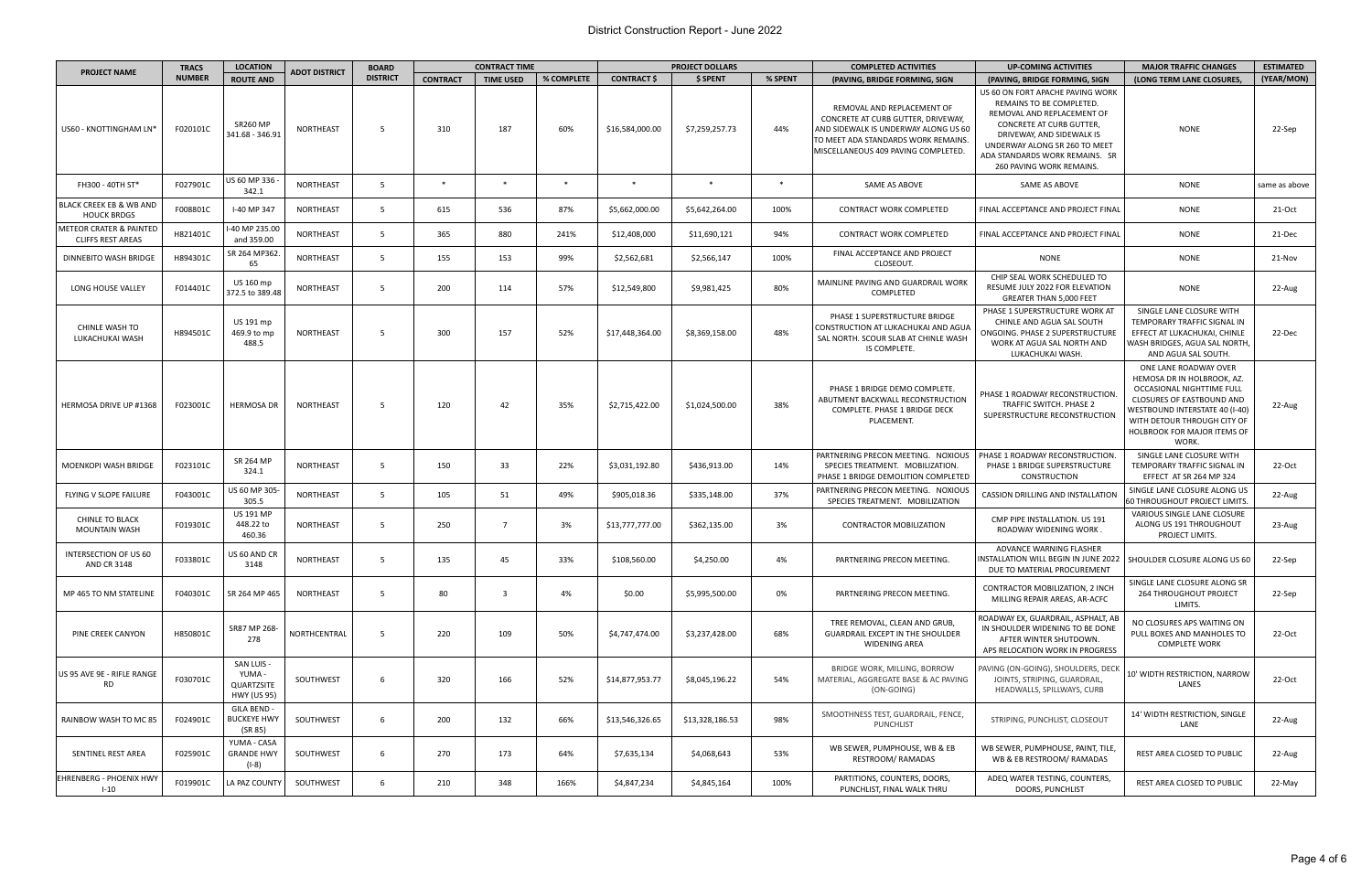## District Construction Report - June 2022

| <b>PROJECT NAME</b>                                                                      |               | <b>LOCATION</b><br><b>TRACS</b>                                | <b>ADOT DISTRICT</b> | <b>BOARD</b>    | <b>CONTRACT TIME</b> |                  |            |                    | <b>PROJECT DOLLARS</b> |         | <b>COMPLETED ACTIVITIES</b>                                                          | <b>UP-COMING ACTIVITIES</b>                                                                                                                                                                                                                                                                                                                                                | <b>MAJOR TRAFFIC CHANGES</b>                                                                                                         | <b>ESTIMATED</b> |
|------------------------------------------------------------------------------------------|---------------|----------------------------------------------------------------|----------------------|-----------------|----------------------|------------------|------------|--------------------|------------------------|---------|--------------------------------------------------------------------------------------|----------------------------------------------------------------------------------------------------------------------------------------------------------------------------------------------------------------------------------------------------------------------------------------------------------------------------------------------------------------------------|--------------------------------------------------------------------------------------------------------------------------------------|------------------|
|                                                                                          | <b>NUMBER</b> | <b>ROUTE AND</b>                                               |                      | <b>DISTRICT</b> | <b>CONTRACT</b>      | <b>TIME USED</b> | % COMPLETE | <b>CONTRACT \$</b> | \$ SPENT               | % SPENT | (PAVING, BRIDGE FORMING, SIGN                                                        | (PAVING, BRIDGE FORMING, SIGN                                                                                                                                                                                                                                                                                                                                              | (LONG TERM LANE CLOSURES.                                                                                                            | (YEAR/MON)       |
| SALINITY CANAL                                                                           | T024101C      | YUMA COUNTY                                                    | SOUTHWEST            | 6               | 100                  | 42               | 42%        | \$723,536          | \$49,735               | 7%      | SURVEY, BRIDGE REMOVAL, EXCAVATION                                                   | NSTALL & REMOVE CONCRETE BARRIER,<br>SIGNS, REMOVE BRIDGE, STRUCTURAL<br>EXCAVATION                                                                                                                                                                                                                                                                                        | <b>BRIDGE CLOSED</b>                                                                                                                 | 22-Aug           |
| WELLTON-MOHAWK CANAL<br>- IMPERIAL DAM RD                                                | F041301C      | SAN LUIS -<br>YUMA-<br><b>QUARTZSITE</b><br><b>HWY (US 95)</b> | SOUTHWEST            | 6               | 70                   | 22               | 31%        | \$979,273          | \$782,266              | 80%     | SURVEY, MILLING, PAVING, STRIPING                                                    | PERMANENT STRIPE, CLOSEOUT                                                                                                                                                                                                                                                                                                                                                 | <b>NONE</b>                                                                                                                          | 22-Jul           |
| I-10, 367TH AVE - 315TH<br>AVE                                                           | F041101C      | EHRENBERG<br>PHOENIX HWY                                       | SOUTHWEST            | -6              | 3/10/1900            | 42               | 60%        | \$1,949,132        | \$1,735,412            | 89%     | PAVING, PERMANENT STRIPE, PAVEMENT<br><b>MARKINGS</b>                                | PERMANENT STRIPE, CLOSEOUT                                                                                                                                                                                                                                                                                                                                                 | <b>NONE</b>                                                                                                                          | 22-Jul           |
| <b>I-8 BRIDGE DECK</b><br><b>REHABILITATION</b>                                          | F01720C       | YUMA - CASA<br><b>GRANDE HWY</b><br>(I-8)                      | SOUTHWEST            | 6               | 6/28/1900            | 23               | 13%        | \$5,450,154        | \$247,438              | 5%      | CONCRETE BARRIER, EROSION CONTROL.<br>SURVEY, REMOVALS, DOWELS,<br>REINFORCING STEEL | REMOVAL OF STRUCTURAL CONCRETE<br>SLOPES, REINFORCING STEEL, DOWELS                                                                                                                                                                                                                                                                                                        | 14' WIDTH RESTRICTION, SINGLE<br>LANE                                                                                                | 23-Jan           |
| <b>CALTRANS 1143049</b>                                                                  | F039101C      | YUMA - CASA<br><b>GRANDE HWY</b><br>$(I-8)$                    | SOUTHWEST            | 6               | 140                  | $\Omega$         | 0%         | \$3,640,502        | \$0                    | 0%      | <b>BIDS OPENED</b>                                                                   | ADOT is finishing its review of the Coop<br>Agreement with CalTrans to update it to<br>include the actual award amount for the<br>second lowest bidder. CalTrans expects<br>to award the contract to the second<br>lowest bidder soon thereafter The<br>contract has a 140-day delayed start<br>clause which places the actual start of<br>the project during October 2022 | ONE LANE CLOSED EACH<br>DIRECTION WITH INTERMITTENT<br>(MAX OF 6) NIGHTTIME FULL<br><b>CLOSURE OF ALTERNATING SIDES</b><br>OF BRIDGE | 23-Mar           |
| <b>I-40 PINEVETA DRAW</b><br>BRIDGE EB #1175 AND WB<br>#1176                             | F016301C      | -40 MP 138.48                                                  | <b>NORTHWEST</b>     | 6               | 9/16/1900            | 159              | 61%        | \$2,486,320        | \$2,383,799            | 96%     | PAVING AND SCOUR FLOOR                                                               | FRICTION COURSE AND FINAL STRIPING<br>IN THE SPRING                                                                                                                                                                                                                                                                                                                        | <b>NONE</b>                                                                                                                          | 22-Jun           |
| MCGUIREVILLE REST AREA-<br>ANTHEM WAY- ITS<br>BROADBAND                                  | F042901C      | 117 MP 229                                                     | <b>NORTHWEST</b>     | 6               | 390                  | 201              | 52%        | \$20,611,063       | \$13,384,803           | 65%     | INSTALLATION OF CONDUIT AND PULL<br>BOXES FROM ANTHEM TO MCQUIREVILLE<br>RA          | INSTALLATION OF FIBER OPTIC IN<br><b>CONDUIT</b>                                                                                                                                                                                                                                                                                                                           | <b>SB RIGHT LANE CLOSURE 5 AM-5</b><br>PM NORTH OF CORDES JUNCTION                                                                   | 22-Dec           |
| I-17 ANTHEM WAY TO<br><b>SUNSET POINT</b>                                                | H680001C      | <b>ANTHEM WAY</b><br>TI TO SUNSET<br>POINT TI                  | <b>NORTHWEST</b>     | 6               | 1080                 | 194              | 18%        | \$362,077,500      | \$15,699,775           | 4%      | <b>NONE</b>                                                                          | PARTNERING/PRE CON                                                                                                                                                                                                                                                                                                                                                         | <b>NONE</b>                                                                                                                          | 24-Oct           |
| E SELIGMAN TI OP EB# 1259<br>WB# 1260                                                    | F016101C      | I-40 MP 122                                                    | <b>NORTHWEST</b>     | $6\overline{6}$ | 310                  | 59               | 19%        | \$6,090,715        | \$587,037              | 10%     | PARTNERING/PRE CON                                                                   | <b>CROSSOVER CONSTRUCTION</b>                                                                                                                                                                                                                                                                                                                                              | EB & WB LEFT LANE CLOSURES 6<br>AM MONDAY - 5 PM ON FRIDAY                                                                           | 23-Nov           |
| QUARTZSITE-WICKENBURG<br>HWY-CENTENNIAL WASH TO<br><b>AGUILA</b>                         | F041501C      | US 60 MP 62.5                                                  | <b>NORTHWEST</b>     | 6               | 75                   | 25               | 33%        | \$1,634,000.00     | \$209,704.83           | 13%     | <b>CHIP SEAL</b>                                                                     | <b>MICRO SEAL</b>                                                                                                                                                                                                                                                                                                                                                          | <b>NONE</b>                                                                                                                          | 22-Aug           |
| CORDES JCT-PRESCOTT HWY<br>BIG BUG 4 TO POLAND JCT                                       | F040701C      | SR 69 MP 271                                                   | <b>NORTHWEST</b>     | $6\overline{6}$ | 100                  | $\overline{0}$   | 0%         | \$2,697,412.78     | \$0.00                 | 0%      | PARTNERING/PRE CON                                                                   | MILLING AND PAVING                                                                                                                                                                                                                                                                                                                                                         | <b>NONE</b>                                                                                                                          | 22-Aug           |
| SR89A GLASSFORD HILL RD-<br><b>COYOTE SPRINGS RD</b>                                     | F040901C      | SR 89A MP 322                                                  | <b>NORTHWEST</b>     | 6               | 85                   | $\Omega$         | 0%         | \$818,458.80       | \$0.00                 | 0%      | PARTNERING/PRE CON                                                                   | MILLING AND PAVING                                                                                                                                                                                                                                                                                                                                                         | <b>NONE</b>                                                                                                                          | 22-Sep           |
| SOUTH FORK SANTA MARIA<br>SR 71                                                          | F038001C      | US 93 MP 161                                                   | <b>NORTHWEST</b>     | 6               | 50                   | $\Omega$         | 0%         | \$545,098.04       | \$0.00                 | 0%      | <b>NONE</b>                                                                          | PARTNERING/PRE CON                                                                                                                                                                                                                                                                                                                                                         | <b>NONE</b>                                                                                                                          | 22-Aug           |
| <b>CORDE JUNCTION-</b><br>FLAGSTAFF HWY I-17<br>SUNSET POINT REST AREA<br>REHABILITATION | F025801C      | I-17 MP 251                                                    | NORTHWEST            | 6               | 7/28/1900            | $\overline{0}$   | 0%         | \$7,529,000        | \$0                    | 0%      | <b>NONE</b>                                                                          | PARTNERING/PRE CON                                                                                                                                                                                                                                                                                                                                                         | <b>NONE</b>                                                                                                                          | 23-Jan           |
| STOCKTON HILL ROAD<br>SAFETY IMPROVEMENTS                                                | T019101C      | LOCAL<br>KINGMAN                                               | NORTHWEST            | 6               | 100                  | 98               | 98%        | \$449,352.98       | \$414,800.48           | 92%     | SPEED FEED BACK SIGNS, CABINETS, SIGNAL<br><b>HEADS</b>                              | NONE/COMPLETE                                                                                                                                                                                                                                                                                                                                                              | <b>NONE</b>                                                                                                                          | 22-May           |
| <b>GOLDEN VALLEY SR 68</b><br><b>VERDE RD TO BACOBI</b>                                  | F028001C      | SR 68 MP 21.8-<br>24.82                                        | NORTHWEST            | 6               | 95                   | 73               | 77%        | \$1,520,130        | \$1,378,852            | 91%     | CURB, TEMP STRIPE, SIGN BASES, &<br>SIGNAGE, MICRO SEAL                              | FINAL STRIPE AND PAVEMENT MARKING                                                                                                                                                                                                                                                                                                                                          | ALL LANES OPEN                                                                                                                       | 22-Jun           |
| KABBA WASH BRIDGE NB#<br>492                                                             | F017001C      | US93 MP 97.5                                                   | <b>NORTHWEST</b>     | 6               | 260                  | 49               | 19%        | \$2,633,586        | \$747,713              | 28%     | 1ST HALF OF BRIDGE DEMO                                                              | FORMING AND POURING 1ST HALF OF<br>BRIDGE DECK, RAIL BANK PROTECTION<br>RECONSTRUCT                                                                                                                                                                                                                                                                                        | NB RIGHT LANE CLOSED                                                                                                                 | 23-Mar           |
| KINGMAN-ASHFORK<br>HIGHWAY I-40 ANVIL ROCK<br>TI UP#1610                                 | F025401C      | 140 MP 109                                                     | <b>NORTHWEST</b>     | 6               | 155                  | 29               | 19%        | \$2,677,693        | \$533,558              | 20%     | TEMPORARY CONCRETE BARRIER REPLACED                                                  | <b>BRIDGE SHORING TO COMMENCE</b><br>5/4/2022                                                                                                                                                                                                                                                                                                                              | EB & WB LEFT LANE CLOSED                                                                                                             | 22-Nov           |
| <b>BULLHEAD CITY-KINGMAN</b><br>HIGHWAY-LAUGHLIN<br><b>BRIDGE</b>                        | F040601C      | SR 68 MP 14.7                                                  | <b>NORTHWEST</b>     | 6               | 90                   | 33               | 37%        | \$3,589,004        | \$153,435              | 4%      | CONSTRUCTION CONTRACT WAS<br>TERMINATED. WILL BE RE-BID AT TBD DATE                  | NONE                                                                                                                                                                                                                                                                                                                                                                       | <b>NONE</b>                                                                                                                          | 22-Jul           |
| MOHAVE COUNTY-<br><b>STOCKTON HILL ROAD</b>                                              | T027101C      | LOCAL<br>KINGMAN                                               | <b>NORTHWEST</b>     | - 6             | 95                   | 28               | 29%        | \$499,605          | \$156,657              | 31%     | RUMBLE STRIP AND FOG COAT                                                            | THERMOPLASTIC STRIPING<br>6/21/22                                                                                                                                                                                                                                                                                                                                          | NONE                                                                                                                                 | 22-Sep           |
| <b>115 VIRGIN RIVER BRIDGE 1</b>                                                         | H876001C      | 15, MP 8.40 NB<br>& MP 9.30 SB                                 | NORTHCENTRAL         | 6               | 840                  | 485              | 58%        | \$55,994,446.58    | \$29,893,280.41        | 53%     | SOUTHERN PIER AND CAP CONSTRUCTION,<br>PHASE I BRIDGE DEMO                           | NORTH PIER AND CAP CONSTRUCTION,<br>STAGE 1 STEEL GIRDER ERECTION,<br>BRIDGE DECK PLACEMENT                                                                                                                                                                                                                                                                                | I-15 REDUCED TO SINGLE LANES<br>UTILIZING SOUTHBOUND LANES TO<br>CROSS VRB NO. 1                                                     | 24-May           |